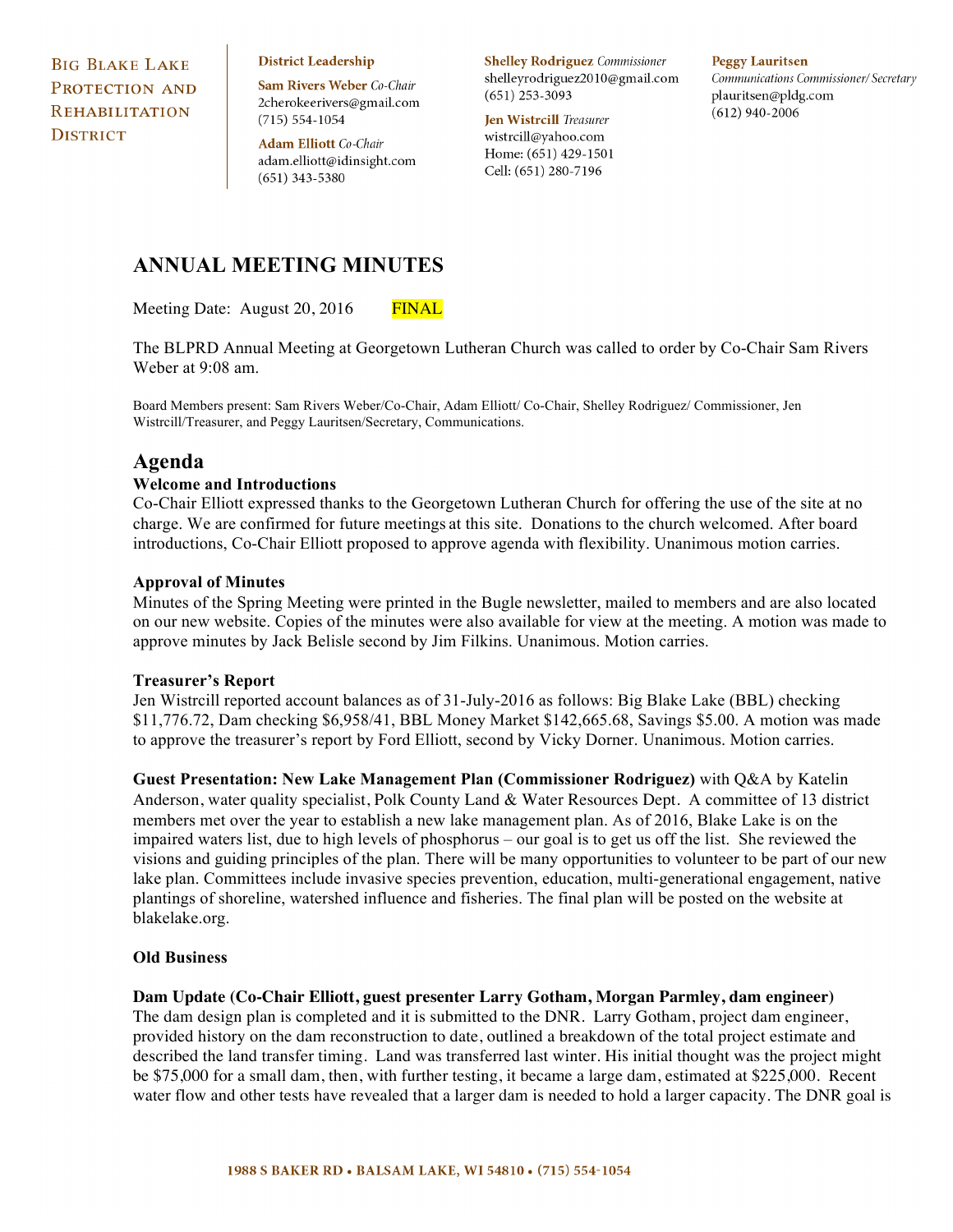## PAGE 2

to have a dam that would pass a 100-year storm event. The design plan proposes to have a dam that runs the full length of the channel. The dam design is a rip rap rock chute dam. Diameter of the stone and mix of that stone should be about 3 feet thick. Steel sheet piling is used for a vertical wall to keep the water surface at a constant elevation. There would also be a draw down structure to allow lowering of the lake a couple of feet if needed. Larry presented the engineering drawings in his slides. Location of the foot bridge would need to be down farther on the west side, and cannot be placed over, or on top of the dam. The old bridge would be salvaged. If submitted with the dam, it is likely the dam would include the bridge permit in the dam permit. If done separately then we would need to submit a separate request for the bridge. The plan for the larger dam will require more land than originally acquired. The land survey is done, verbal agreement from landowners obtained. Next steps are to get this additional deeded land legal. He reviewed costs and new budget for the enlarged project scope and size. Completion of the dam would be the middle of May 2017, earliest due to road restrictions. If the DNR does not approve our design plan, and a new type of dam is requested, the cost could be even higher. A motion was made by Jim Filkins to increase the \$175,000 loan fund approval to \$250,000 for the board to obtain loan funds for the dam project, motion seconded by Tom Borden. Motion approved.

### **2) Buoy placements, slow-no-wake zone (Co-Chairs Weber and Elliott)**

Options reviewed. Options are remove buoys or keep buoys with options for new placements (A, B or C in slides). Discussion ensued regarding why they were placed and what they were for. Motion made by John Walter, seconded by Bruce Peterson. Vote 45 to 29 – buoys removed.

## **Committee Reports**

1) AIS / Clean Boats Clean Waters (Commissioner Lauritsen). We had a 23% increase in volunteers who attended our seasonal kickoff at the landing on June 11. More kids joined as volunteers this year! Our district participated in the DNR Landing Blitz in July and June Drain Campaign. We are 58% complete on the hours at the landing for boat inspections and AIS education. We have 63 hours to go to complete our season.

2) APM Harvey Report (APM Coordinator Jim Maxwell). Maxwell reported activity, expenses and increase of weed harvesting this season. He shared thoughts on why there are more loads, possibly low snow cover on lake ice, lower water level from dam and more large boat motors active on the lake. This year we harvested 158 loads of curly leaf and 33 loads of coontail for a total of 191 loads harvested YTD compared to 171 loads YTD in 2015, 36 loads in 2014 and 21 loads in 2013.

3) EPP/AIS/HL Grants Update (Co-Chair Weber). Weber reported that the Education, Prevention, and Planning Grant cycle ends this year (2016). The results of the Sociological Survey of Lake Residents in 2014, the Water Sampling and Citizen Lake Monitoring from 2013-2016, and all of the work that Jeremy and Katelin have done through Polk Co LWRD - including the results of the Core Sample analysis - have been combined to form our new Lake Management Plan, which will provide the foundation for future lake management activities and grant opportunities.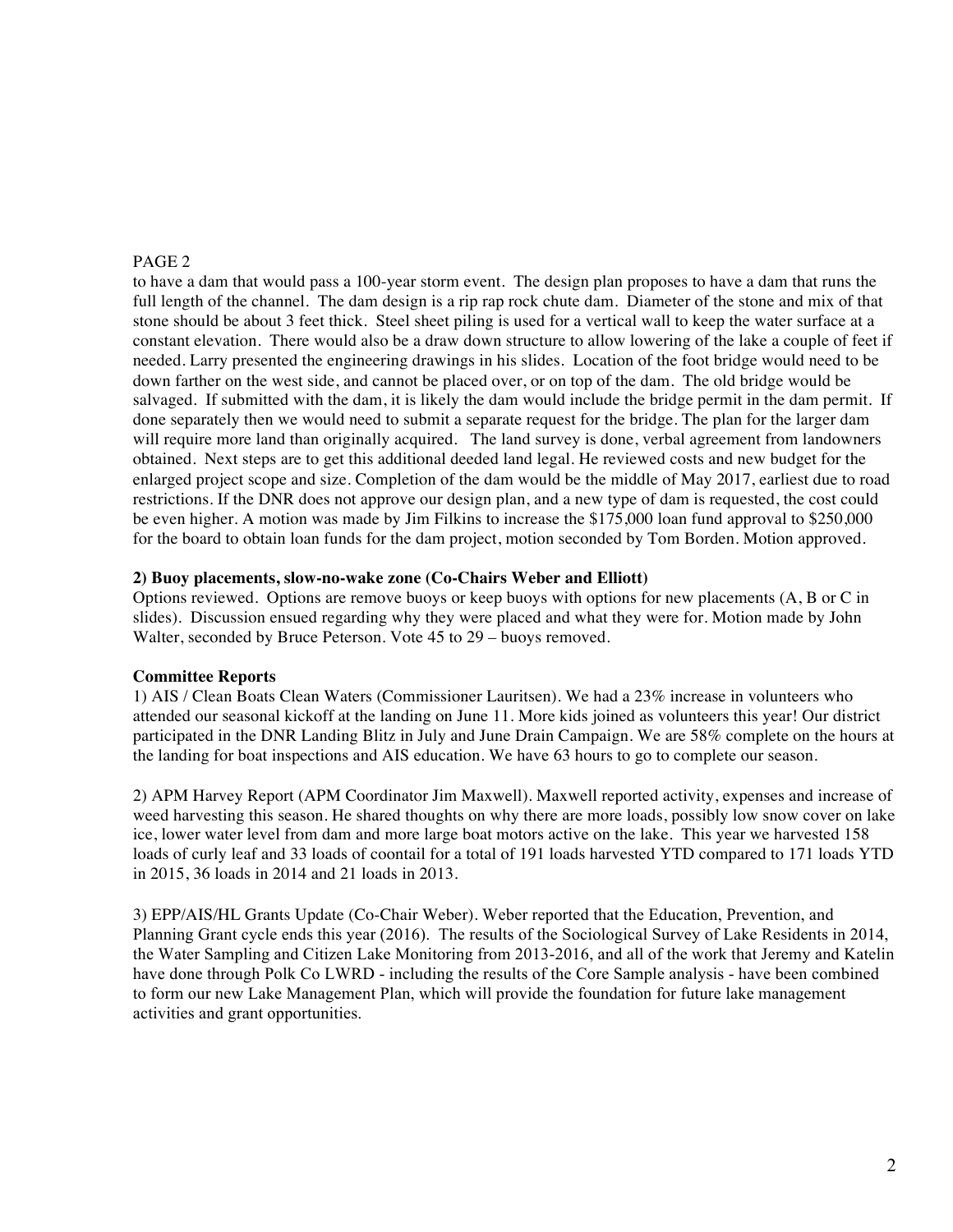# PAGE 3

**New Business**

**1) Healthy Lakes/managing runoff, reducing phosphorus (Commissioner Lauritsen). A** primary goal of this program is to get the phosphorus level reduced on Blake Lake to get off the Impaired Waters List. Our lake is not as healthy as it should be. Lauritsen reviewed 5 practices of the Healthy Lakes Program, Fish Sticks, Native Plantings, Rock Infiltration, Diversion and Rain Gardens. She explained the DNR grant available to cover 75% of costs to implement and the deadline to apply is Feb. 1. Five district members have signed up to have their property be part of the grant application, more welcomed. There will be site visits in September. More information is available at healthylakeswi.com.

**2) WI Lakes Partnership Convention** is April 5-7, 2017, looking for delegates to attend.

## **Annual Business**

1) **Approval of 2017 annual budget and review of audit results (Treasurer Wistrcill).** No major findings in the audit.

**2) Elections-Vote: Election of 1 new commissioner** – 3-year term currently held by Adam Elliott. No write ins. Unanimous vote for Adam Elliott to serve a  $2<sup>nd</sup>$  3-year term.

**3) Communications (Commissioner Lauritsen):** Our website has been live for 6 months providing relevant information to district members such as meeting minutes for the past 8 years and newsletters for the past 3 years. A Water Safety page was added in July. We will continue to provide multi-channel communications such as our newsletter 2 times per year, emails monthly (7 seasonal months), provide helpful displays and literature at Spring and Annual meetings 2 times per year and post on our Facebook page.

**4) Recognition of volunteers:** Special recognition was given to 3 volunteers who created our website, Larry Bresina (site host and developer, donated 60 hours), Dave Rogge (developer and site maintenance, donated 120 hours) and Peggy Lauritsen (project manager and content uploads). Shelley Rodriguez thanked 13 members who served on the lake planning committee, (Gerry & Roxanne Smith, Jack Belisle, Don Craft, Sue Budd, Peggy & Jim Mitchell, Jim & Joan Maxwell, Peggy Lauritsen, Mike Rogge, Sam Rivers Weber). Peggy Lauritsen thanked the Clean Boats volunteers who serve every season at the boat landings to prevent invasive species.

# **Announcements** May 20, 2017 Spring Meeting, 8:30 am-noon  $(3<sup>rd</sup>$  Saturday in May) August 19, 2017 Annual Meeting, 8:00am to noon, (3rd Saturday in August) July 4, 2017 Boat Parade (July  $4<sup>th</sup>$  is on Tuesday),  $4<sub>pm</sub>$